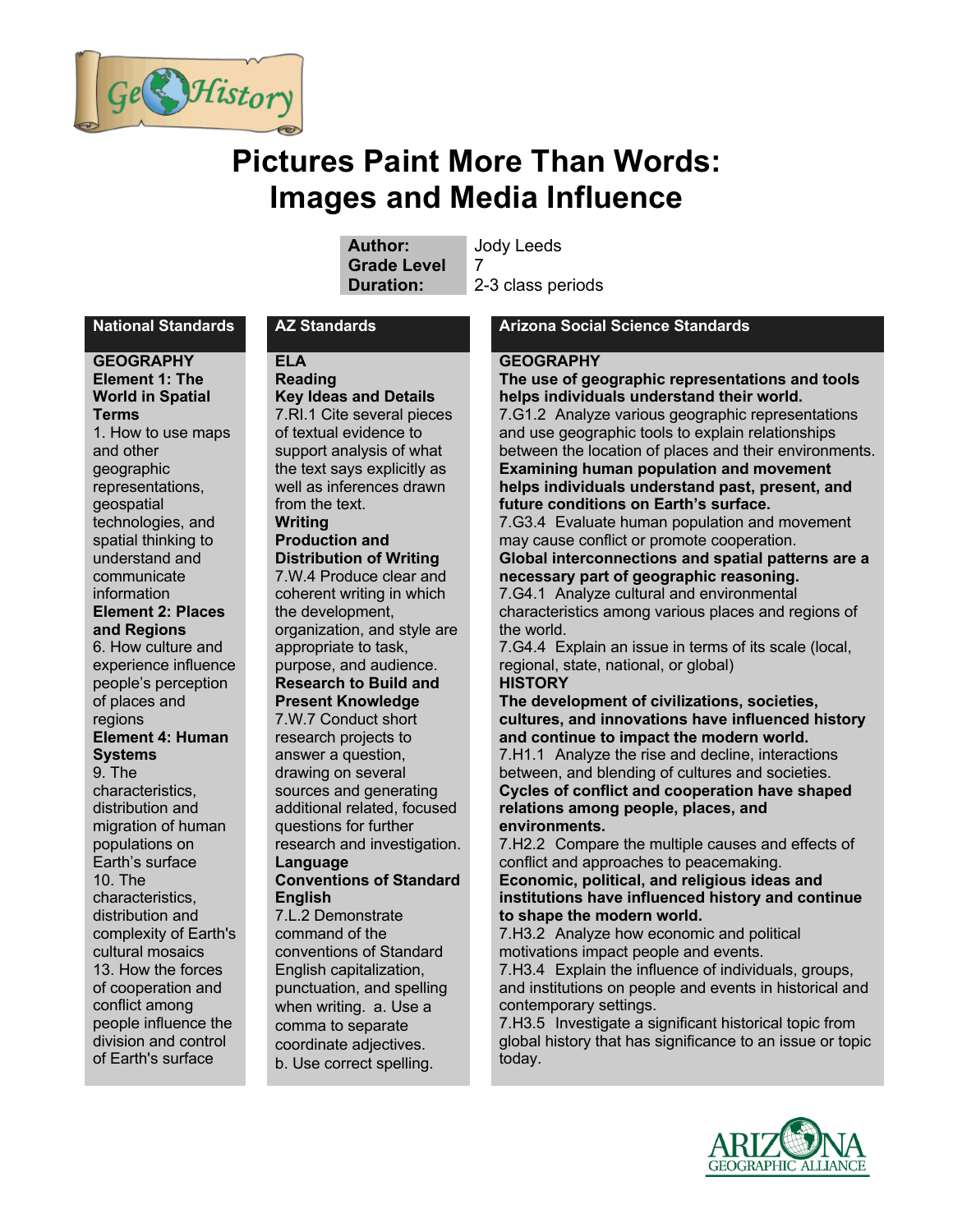

# **Overview**

The 20<sup>th</sup> and 21<sup>st</sup> centuries have seen their share of devastating human events in the world. Students are often moved to action by looking at photos and learning about displaced persons/refugees.

# **Purpose**

In this lesson students will learn how pictures (usually generated by the media) can influence the public's perceptions of locations experiencing strife.

# **Materials**

- World Map https://geoalliance.asu.edu/sites/default/files/ma ps/World-at.pdf
- 8 Photos with Questions (PowerPoint)
- Computer and projection device
- Chart paper
- **Markers**
- **Reflection**
- Internet and computer access for all students
- Writing Prompt and Scoring Guide

# **Objectives**

The student will be able to:

- 1. Identify physical and human features in images.
- 2. Make inferences from viewing images.
- 3. Identify how the media plays a role in influencing a perception of a place.
- 4. Research a current scene of conflict.
- 5. Locate places a world map.
- 6. Present information in a clear and concise way.

# **Procedures**

*Prior to the lesson: print the 8 images in the PowerPoint. Do not include the information on the back side that identifies more about the photo.*

### **SESSION ONE**

**Patterns of social and political interactions have shaped people, places, and events throughout history and continue to shape the modern world.** 7.H4.1 Evaluate how the diversity of a society impacts its social and political norms. 7.H4.2 Evaluate the changing patterns of class, ethnic, racial, and gender structures and relations; consider immigration, migration, and social mobility.

1. Begin the lesson with a review of what are human and physical features and what are inferences. 2. Divide students into 8 groups seated at tables with one piece of chart paper and one marker. 3. Place one picture at each table and instruct the students to examine it and answer the three question after a group discussion. Answers should be written on their chart paper. Caution students to leave enough room for 8 photos in all. 4. Trade photos with another group and do the same

activity until all groups have seen all 8 photos. 5. If time, have students share their responses and location guesses.

### **SESSION TWO and THREE**

1. Distribute world maps to each student.

2. Project the photos and share the actual description (backside) of the photo given in the PowerPoint. Then point out the location on the wall map or projected world map. Have the students find the location on their maps and label it.

3. Explain the Writing Prompt and Scoring Guide. The objective is to paint a picture so others will understand what is happening in that particular location.

4. When they have completed their newspaper story, have the students write a reflection identifying how images in the media can influence the perception of people and places.

# **Assessment**

#### **ELA and Social Science**

The writing assignment will be graded using the scoring guide. Mastery will be considered 50 points or higher.

The Reflection is worth 25 points. Mastery will be considered 20 points or higher.

#### **Geography**

The world maps can be graded for accuracy in identifying the locations. Mastery will be considered 7 of the 8 countries correctly identified.

# **Extensions**